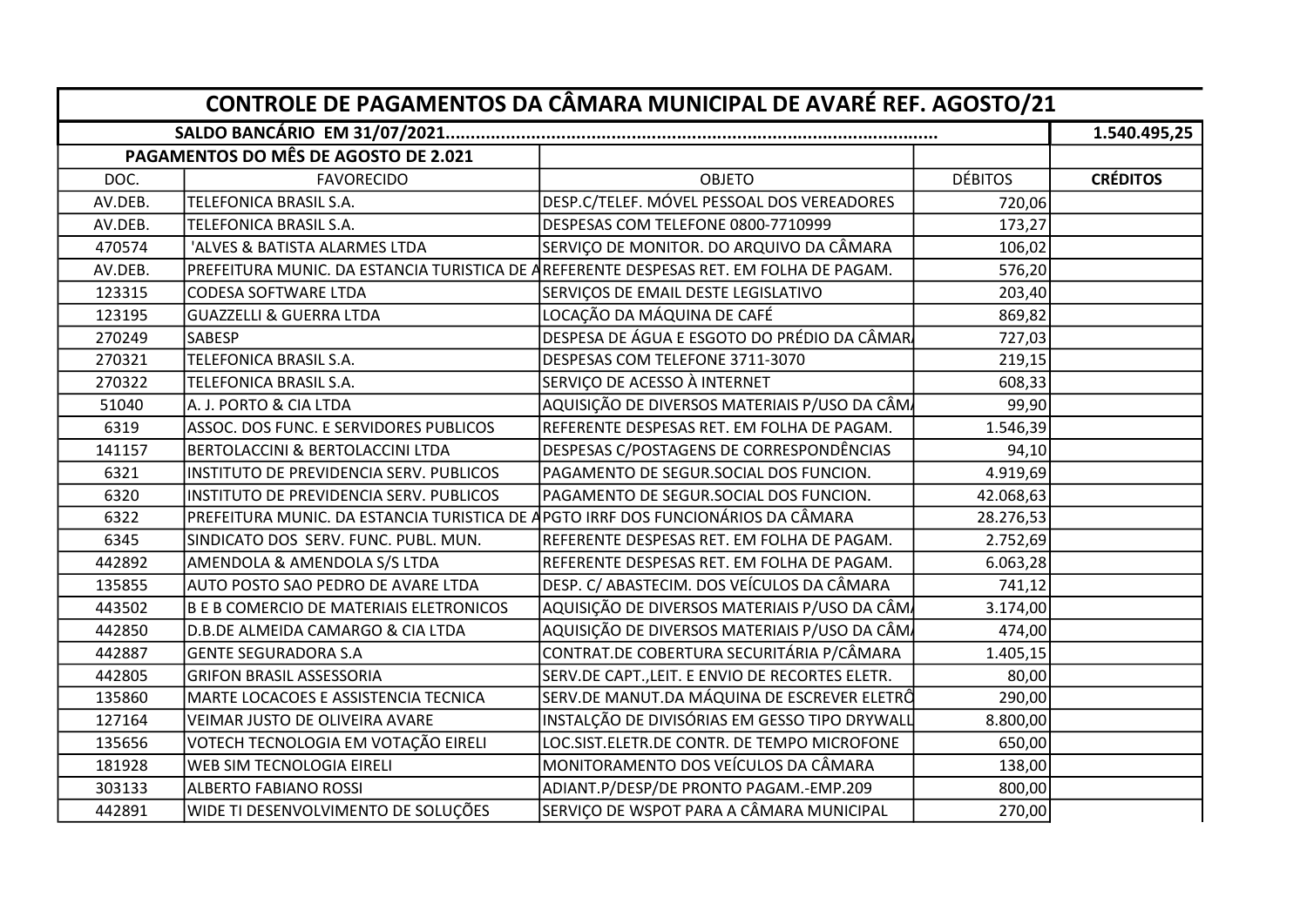| 981156  | CIA. LUZ E FORÇA SANTA CRUZ                 | PAG.ENERGIA ELÉTRICA DO PRÉDIO DA CÂMARA                                               | 3.375,66   |  |
|---------|---------------------------------------------|----------------------------------------------------------------------------------------|------------|--|
| 981179  | TELEFONICA BRASIL S.A.                      | DESPESAS COM TELEFONE 3732-4630                                                        | 85,16      |  |
| 6321    | INSTITUTO DE PREVIDENCIA SERV. PUBLICOS     | PAGAMENTO DE SEGUR.SOCIAL DOS FUNCION.                                                 | 1.581,93   |  |
| 969017  | PESSOAL CIVIL                               | DESPESAS COM PAGAMENTO PESSOAL                                                         | 11.029,36  |  |
| 6318    |                                             | PREFEITURA MUNIC. DA ESTANCIA TURISTICA DE AREFERENTE DESPESAS RET. EM FOLHA DE PAGAM. | 805,00     |  |
| 6330    | SINDICATO DOS SERV. FUNC. PUBL. MUN.        | REFERENTE DESPESAS RET. EM FOLHA DE PAGAM.                                             | 136,31     |  |
| AV.DEB. | NILMAR PEREIRA DE SOUZA                     | ADIANT.P/DESP/DE PRONTO PAGAM.-EMP.215                                                 | 600,00     |  |
| AV.DEB. | CAIXA ECONOMICA FEDERAL                     | REF.CONSIGNADO RET.EM FOLHA DE PAGAM.                                                  | 16.937,59  |  |
| 958627  | CIA. LUZ E FORÇA SANTA CRUZ                 | PAG.ENERGIA ELÉTRICA DO PRÉDIO DA CÂMARA                                               | 3.216,18   |  |
| 642185  | SINO CONSULTORIA E INFORMATICA LTDA         | SERVIÇO MANUT.E SUP. SIST.CONTR.PROC.LEGISL.                                           | 4.600,00   |  |
| 642831  | <b>FIGUEIREDO MATERIAIS DE CONSTRUCAO</b>   | AQUISIÇÃO DE DIVERSOS MATERIAIS P/USO DA CÂMA                                          | 617,16     |  |
| 138374  | J A DUARTE & CIA LTDA                       | AQUISIÇÃO DE MATERIAL DE CONSUMO P/COPA                                                | 327,51     |  |
| 138428  | LEANDRO CABRAL PASSARELI                    | FORNECIMENTO DE ÁGUA MINERAL                                                           | 38,82      |  |
| 642184  | <b>MALUF &amp; TINOS LTDA</b>               | SERVIÇO DE IMPRESSÃO E REPROGRAFIA                                                     | 632,57     |  |
| 642896  | MENDES & SILVESTRE LTDA                     | SUPORTE TÉCNICO EM CENTRAL PRIVADA PABX                                                | 213,64     |  |
| 9730    |                                             | PREFEITURA MUNIC. DA ESTANCIA TURISTICA DE AREFERENTE DESPESAS RET. EM FOLHA DE PAGAM. | 912,54     |  |
| 857407  | CIEE-CENTRO DE INTEGR.EMPRESA ESCOLA        | REFERENTE TAXA CONVÊNIO BOLSA ESTAGIÁRIOS                                              | 564,34     |  |
| 524898  | <b>ALBERTO FABIANO ROSSI</b>                | ADIANT.P/DESP/DE PRONTO PAGAM.-EMP.220                                                 | 600,00     |  |
| 576521  | MÁRCIO ALEXANDRE DE ANDRADE                 | ADIANT.P/DESP/DE PRONTO PAGAM.-EMP.221                                                 | 300,00     |  |
| 857165  | CGPM - CENTRO DE GESTÃO E MEIOS             | PAGAM.SEM PARAR DOS VEÍCULOS DA CÂMARA                                                 | 791,85     |  |
| 857249  | INTERROGAÇÃO FILMES LTDA                    | SERVIÇO DE AUTÊNTICO 2 CDN STREAMIN                                                    | 200,00     |  |
| 877297  | I.N.S.S - INST. NAC DE SEGURO SOCIAL        | PAGAMENTO DE SEGUR.SOCIAL DA FOLHA PAGAM.                                              | 31.843,18  |  |
| 149859  | <b>BERTOLACCINI &amp; BERTOLACCINI LTDA</b> | DESPESAS C/POSTAGENS DE CORRESPONDÊNCIAS                                               | 65,10      |  |
| 633896  | COOP-ODONTOCLASSIC - COOPERATIVA            | PLANO ODONTOL.DOS FUNCION. DA CÂMARA                                                   | 582,00     |  |
| 633898  | DEPOSITO DE TINTAS AVARE LTDA               | AQUISIÇÃO DE DIVERSOS MATERIAIS P/USO DA CÂM                                           | 132,00     |  |
| 634004  | MANDURI PNEUS LTDA.                         | MANUTENÇÃO DE VEÍCULO PERTENC.A CÂMARA                                                 | 250,00     |  |
| 150163  | SIVALDO VIANA RABELO                        | SERV.DE ADEQUAÇÃO A REDE ELÉTRICA AOS GABINE                                           | 1.000,00   |  |
| 231870  | TELEFONICA BRASIL S.A.                      | SERVIÇO DE ACESSO À INTERNET                                                           | 608,33     |  |
| 219076  | NAIR CREPALDI DE GODOI                      | AQUISIÇÃO DE MÓVEIS PARA OS GABINETES                                                  | 16.656,00  |  |
| 120257  | VERTENTE COMUNICAÇÃO LTDA                   | SERVIÇO DE PUBLICAÇÃO P/ CÂMARA MUNICIPAL                                              | 65,00      |  |
| 400978  | PHABRICA DE PRODUCOES SERVIÇOS              | SERVIÇO DE PUBLICAÇÃO P/ CÂMARA MUNICIPAL                                              | 147,00     |  |
| 144222  |                                             | UNIMED DE AVARE COOPERATIVA DE TRABALHO NPLANO DE SAÚDE DOS FUNCIONÁRIOS DA CÂMARA     | 23.162,42  |  |
| AV.DEB. | PESSOAL CIVIL                               | DESPESAS COM PAGAMENTO PESSOAL                                                         | 172.193,25 |  |